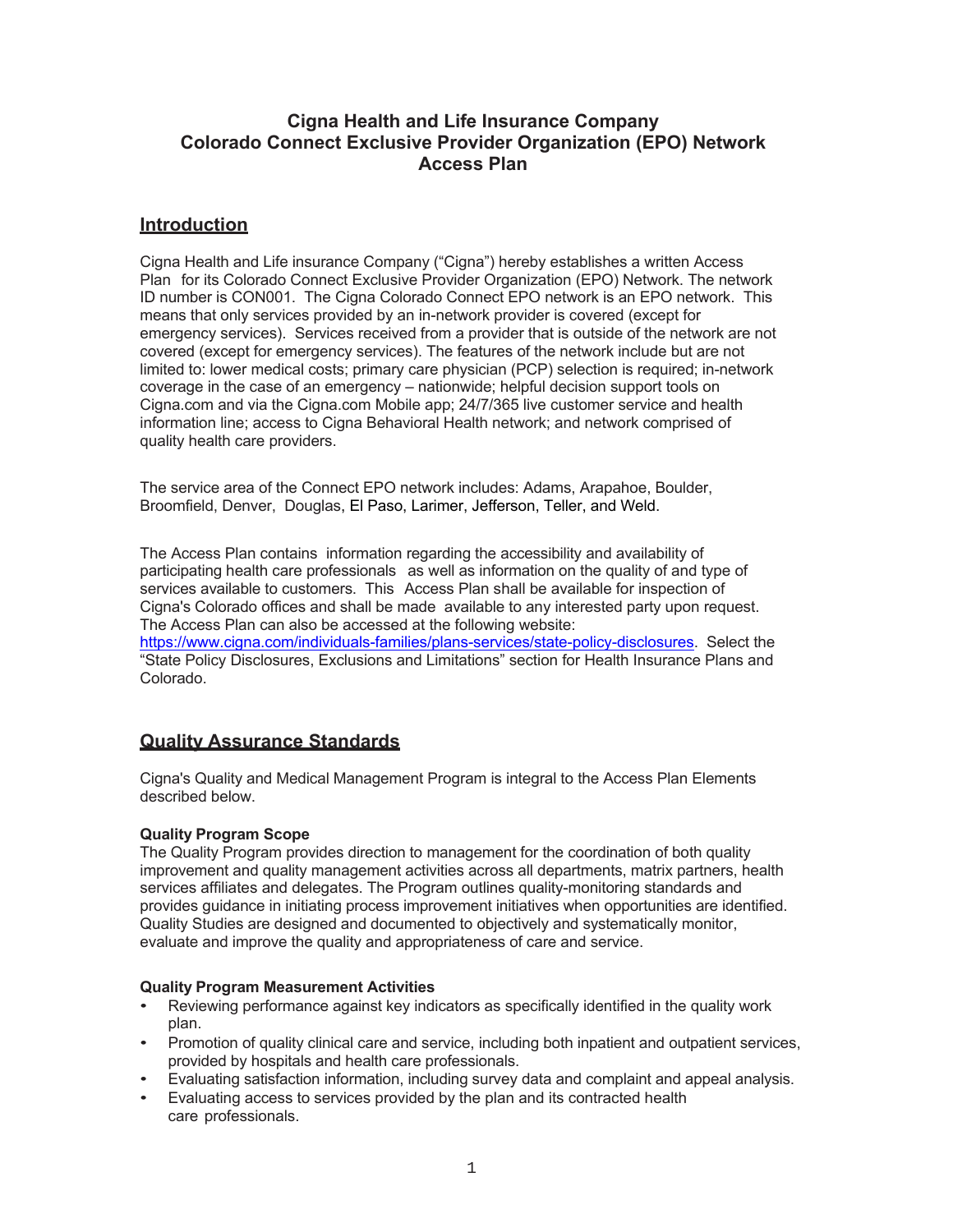### **Annual Evaluation**

An annual evaluation is conducted to assess the overall effectiveness of the various organizations' quality improvement processes. The evaluation reviews all aspects of the Quality & Medical Management Programs with emphasis on determining whether the Program has demonstrated improvements in the quality of health care professional care and services that are provided through the organizations. The annual evaluation includes:

- The impact the quality improvement process had on improving health care and service to individuals.
- An assessment of whether the year's goals and objectives were met.
- A summary of quality improvement activities and whether improvements were realized.
- Potential and actual barriers to achieving goals.
- A review of whether human and technological resources were adequate.
- An analysis of membership demographics, cultural and linguistic needs, and epidemiology is performed as needed or as required by state regulators.
- An analysis of the member population characteristics to evaluate and ensure membership needs are being met through the complex and specialty case management processes and resources
- Recommendations for program revisions and modifications for the coming year.

The annual evaluation is reviewed and approved by the appropriate quality committee and the Quality Management Governing Body. The results of the annual program evaluation are used to develop and prioritize the annual work plan for the upcoming year.

### **Access Plan Elements**

### **Element 1 – Having and Maintaining Adequate Networks**

Cigna recognizes our customer's needs to have an adequate number of providers and facilities, within a reasonable distance or travel time, or both. Geographic accessibility, in some circumstances may be available through the use of telehealth.

### **Provider and Facility Availability**

Cigna's adheres to a provider and facility availability policy which helps ensure that Cigna maintains an adequate network of health care professionals and facilities and monitors how effectively the network meets the needs and preferences of its clients and meets the Colorado requirements for having and maintaining an adequate network. The provider availability policy also helps ensure that the provider network meets the availability needs of clients by annually assessing three (3) aspects of availability:

- Geographic distribution participating health care professionals are within reasonable proximity to clients.
- Number of health care professional(s) an adequate number of participating health care professional(s) are available, and
- Cultural, ethnic, racial and linguistic needs and preferences of participating health care professional(s) meet the cultural, ethnic, racial and linguistic needs and preferences of clients.

The Cigna National Network Development Team conducts an annual audit of provider availability by state/market. The audits are conducted utilizing available software such as GEO Access or Map Xtreme, using established standards to ensure a sufficient number of participating health care professionals and facilities.. The audit is conducted to ensure that Cigna is complying with the CO network adequacy requirements. The measurements used for CO are noted below and in Appendix A.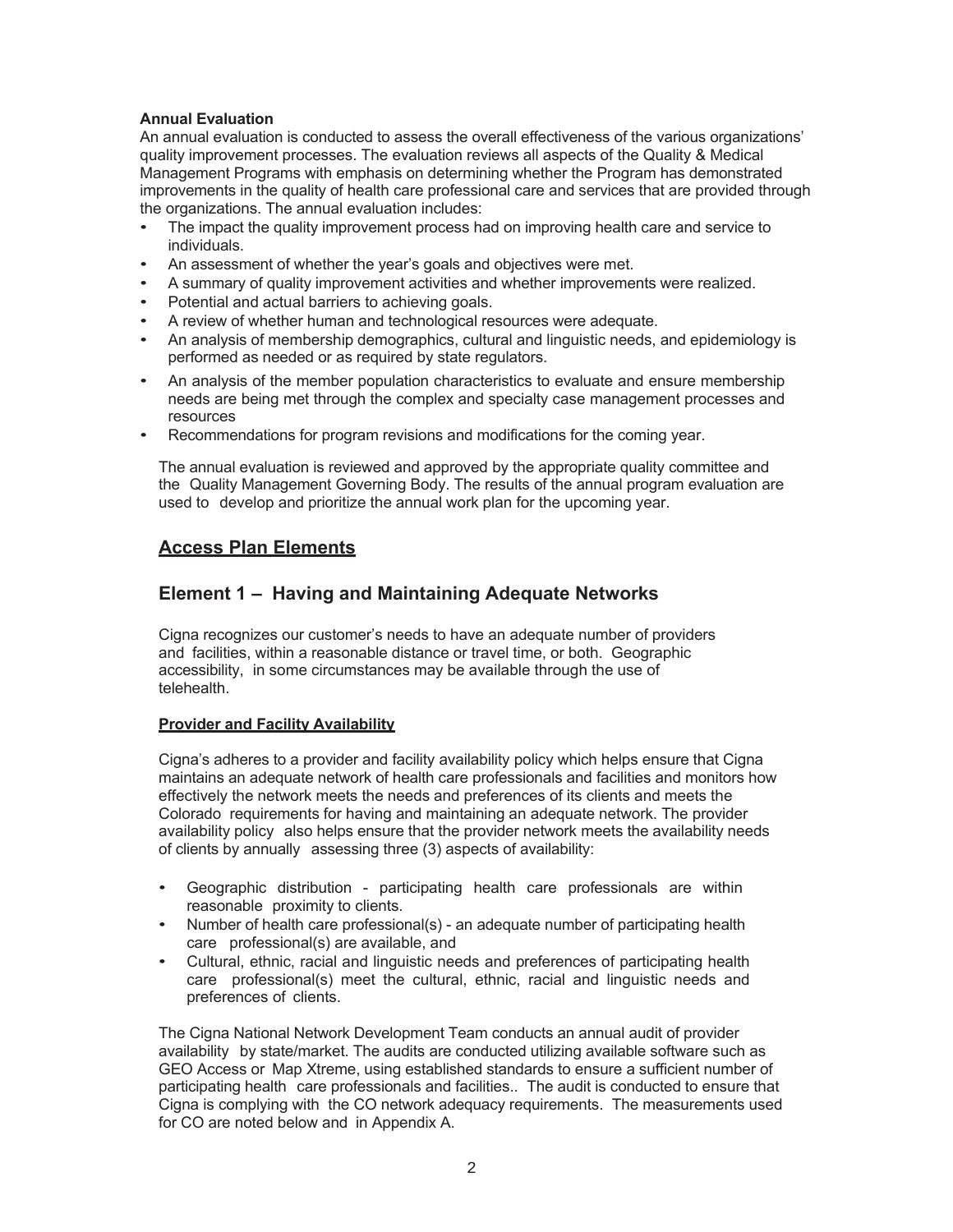As required by CO regulations the following availability standards are followed:

### **Access to Service/Waiting Time Standards**

| <b>Service Type</b>                                                                                                                                 | <b>Time Frame</b>                                                                                                           | <b>Time Frame Goal</b>      |
|-----------------------------------------------------------------------------------------------------------------------------------------------------|-----------------------------------------------------------------------------------------------------------------------------|-----------------------------|
| Emergency Care - Medical, Behavioral,<br>Substance Use                                                                                              | 24 hours a day, 7 days a<br>week                                                                                            | Met 100% of the time        |
| Urgent Care - Medical, Behavioral, Mental<br><b>Health and Substance Use</b>                                                                        | Within 24 hours                                                                                                             | Met 100% of the time        |
| Primary Care - Routine, non-urgent<br>symptoms                                                                                                      | Within 7 calendar days                                                                                                      | Met $\geq 90\%$ of the time |
| Behavioral Health, Mental Health and<br>Substance Use Disorder Care, initial and<br>follow-up appointments - Routine, non-<br>urgent, non-emergency | Within 7 calendar days                                                                                                      | Met $\geq 90\%$ of the time |
| <b>Prenatal Care</b>                                                                                                                                | Within 7 calendar days                                                                                                      | Met $\geq 90\%$ of the time |
| Primary Care Access to after-hours care                                                                                                             | Office number answered<br>24 hours/ 7 days a week<br>by answering service or<br>instructions on how to<br>reach a physician | Met $\geq 90\%$ of the time |
| Preventive visit/well visits                                                                                                                        | Within 30 calendar days                                                                                                     | Met $\geq 90\%$ of the time |
| Specialty Care - non urgent                                                                                                                         | Within 60 calendar days                                                                                                     | Met $\geq 90\%$ of the time |

See Appendix A for information regarding Geographic Types and driving distance.

In remote or rural areas, occasionally these geographic availability guidelines are not able to be met due to lack of, or absence of, qualified providers and/or hospital facilities. Cigna may need to alter the standard based on local availability. Supporting documentation that such situation exists must be supplied along with the proposed guideline changes to the appropriate Quality Committee for approval.

Cigna Behavioral Health also has facility, clinic and individual practitioner contracting policies in place to help ensure adequate coverage for behavioral health needs.

Pharmacy – Cigna's plans offer several options for prescription drug benefits including multitiered programs with varying cost-share amounts. These tiered programs are designed to offer individuals the opportunity to choose quality medications at a low cost. The pharmacy network includes many local pharmacy locations, national chain locations as well as mailorder service.

In the event that Cigna determines that the network does not meet the adequacy requirements, Cigna's medical recruitment team (MRT) is engaged. The MRT makes phone call and/or sends e-mails to viable providers. A minimum of 3 attempts are made to the Provider. Any interested Provider is sent materials to allow the Provider to join the network.

### **Medical Services Accessibility**

Accessibility to medical care is formally assessed against standards at least annually.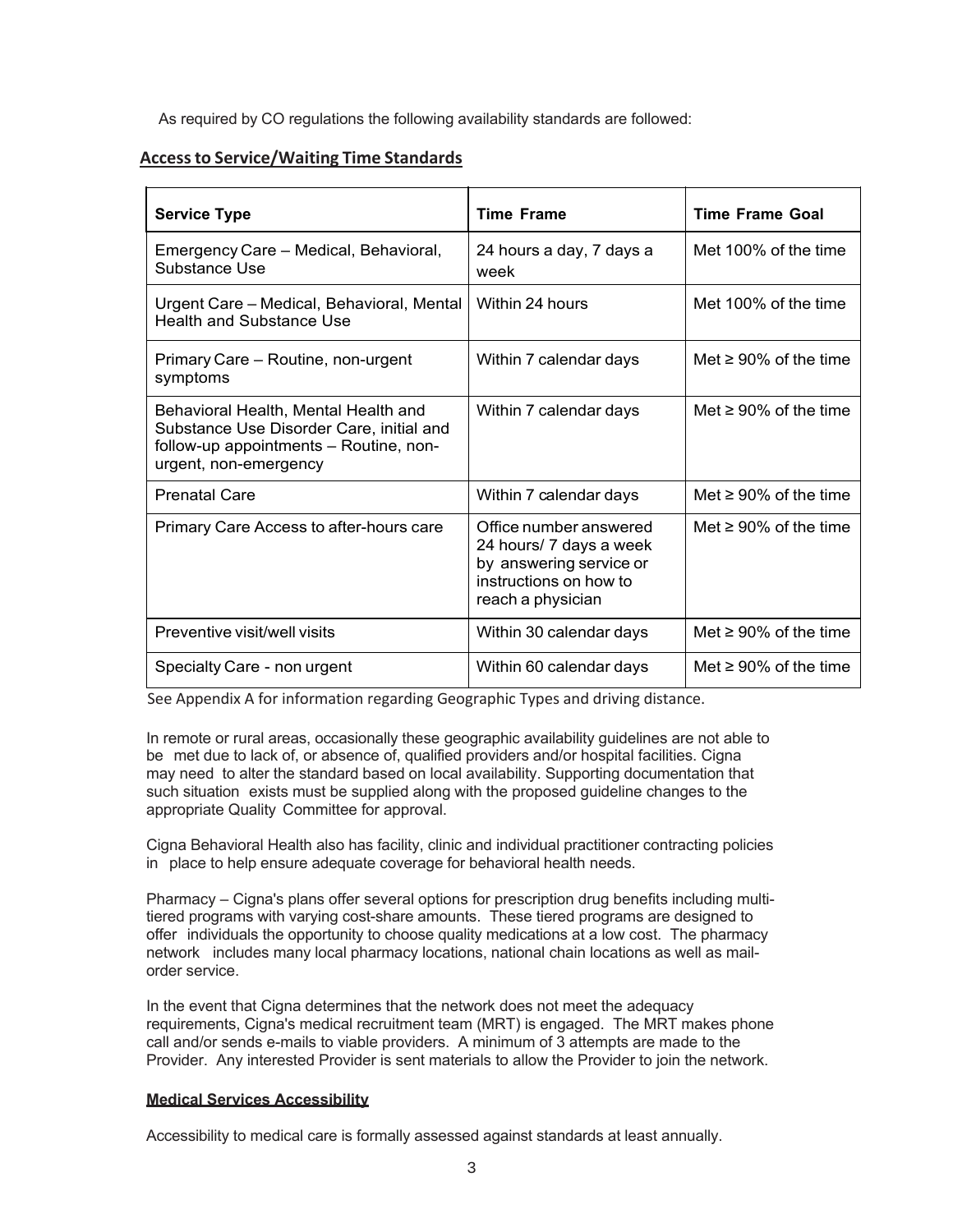Accessibility standards for customers are as follows:

- Emergency: Immediately, 24 hours a day, 7 days a week
- Urgent: Within 24 hours\* (Urgent medical needs are those that are not emergencies but require prompt medical attention, such as symptomatic illness and infections).
- Symptomatic Regular and Routine Care: 7-14 days, or within the timeframe specified by treating physician
- Preventive Screenings and Physical: Within 30 days
- Obstetric Prenatal Care**:**
- o High-risk or urgent: Immediately<br>
o Non-high risk and non-urgent: 1s
- Non-high risk and non-urgent: 1st trimester, within 14 days; 2nd trimester, within 7 days, 3rd trimester, within 3 days
- Routine and Symptomatic Diagnostic Testing**:** Within the timeframe specified by treating health care professional. Appointments for symptomatic testing are usually provided in shorter timeframes than routine testing
- Afterhours care: Health Care Professional provides 24-hour coverage

### **Element 2 – Referral Policy**

The Colorado EPO Network plans do require referrals and a customer must obtain a referral from his or her PCP before visiting any other provider in order for the visit to be covered. Referral for access to specialty care will be made in a timely manner. The referral authorizes the specific number of visits that the customer may make to a provider within a specified period of time. If treatment is received from a provider other than a PCP without a referral from a PCP, the treatment will not be covered and the customer will be responsible for paying 100% of the associated costs. Approved referrals can't be retrospectively denied except for fraud or abuse.

Approved referrals can't be changed after the preauthorization is provided unless there is evidence of fraud or abuse. Exceptions to the Referral process include: A female customer may receive covered obstetrical and gynecological services from a qualified participating provider without a PCP referral. A customer under age 19 may receive covered pediatric dental and pediatric vision services from a network dentist or network vision without a PCP referral. A PCP referral is not needed for emergency services. A referral can be expedited if the customer's medical condition warrants an expedited referral, by having the provider request the referral to be expedited.

In a case where Cigna has no participating providers to provide a covered benefit, Cigna will arrange for a referral to a provider with the necessary expertise and ensure that the covered person obtains the covered benefit at no greater cost to the covered person than if the benefit was obtained from participating providers.

Referral options will not be restricted to less than all the providers in the network that are qualified to provide covered specialty services,

### **Emergency Care**

In an emergency, customers should seek help immediately by calling 911 or their local emergency service, police or fire department for assistance. Customers may go to any emergency facility or hospital, even one that is not in their plan's network. Authorization is not needed for emergency care.

A PCP referral is not needed for emergency services, but a customer will need contact his or her PCP as soon as possible for further assistance and advice on follow-up care.

### **Choosing a Primary Care Physician**

A customer must choose a primary care physician (PCP) at the time of enrollment for him or herself and any covered dependents. The Primary Care Physician selected by the customer may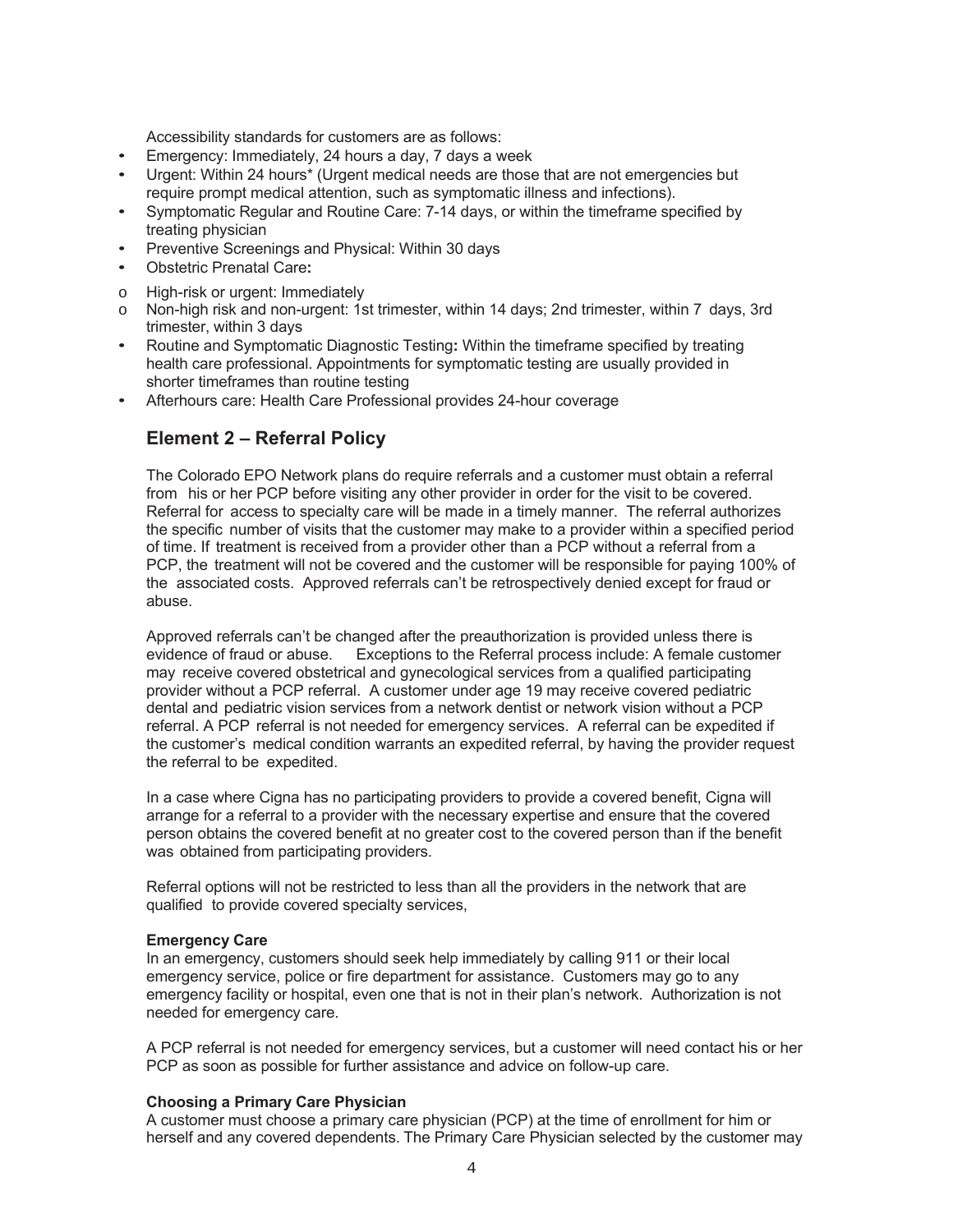be different from the Primary Care Physician selected for each covered dependent. A customer selects the PCP from the comprehensive listing, which is available to customers and primary care providers of Cigna's Colorado network participating providers and facilities. This comprehensive listing is available online or via a paper copy. A customer can change their PCP selection by contacting Member Services at the number on the customer's ID card.

### **Prior Authorization for Inpatient and Outpatient Services**

In order to be eligible for benefits, prior authorization is required for all non-emergency inpatient admissions, certain other admissions, and certain outpatient services. Failure to obtain prior authorization prior to an elective admission to a hospital or certain other facility may result in a penalty or lack of coverage for the services provided. Prior Authorization can be obtained by the customer or provider by calling the number on the back of the customer's ID card. Emergency admissions will be reviewed post admission. Inpatient prior authorization reviews are conducted for both the necessity for the admission and the need for continued stay in the hospital. Outpatient Prior Authorization should only be requested for non-emergency procedures or services, at least four working days (Monday through Friday) prior to having the procedure performed or the service rendered.

# **Element 3 – Ongoing Monitoring**

Health Care Professional Availability and Accessibility monitoring is conducted on an ongoing basis and an analysis is performed annually to ensure that established standards for reasonable geographical location, number of practitioners, hours of operation, appointment availability, provision for emergency care and after hours services are measured. Monitoring activities may include evaluation of satisfaction surveys, on-site visits, evaluation of complaint and appeal reports, geo-access surveys, evaluation of health care professionals to member ratios, and monitoring of closed primary care physician panels. An assessment of the health care professional network is also performed to ensure that the network meets the cultural, ethnic, racial and linguistic needs and preferences of individuals. Specific deficiencies are addressed with a corrective action plan, and follow up activities are conducted to reassess compliance. Data are presented to the Service Advisory Committee for evaluation and recommendations.

# **Element 4 – Needs of Special Populations**

Cigna, through its Customer Experience Organization's Cultural and Linguistics Unit and Health Disparities Council, is strongly committed to removing cultural and language barriers that have a profound impact on the delivery of health care to all demographics, especially minorities. Removing these barriers and reducing health disparities will ultimately improve the health, wellbeing and sense of security of all the individuals we serve.

The Health Disparities Council's objectives are as follows:

• To increase awareness of the critical impact of cultural and linguistic differences on health outcomes and to equip Cigna employees to deliver actionable information to a diverse population.

• To pilot strategies and interventions which may reduce disparities, ultimately reducing medical costs and improving health.

• To share, leverage, and collaborate on action plans to ensure Cigna is working on a unified approach which addresses individual health care needs.

• To partner with contracted physicians, hospitals, and other health professionals to address health disparities, as opportunities arise.

The commitment to addressing the cultural and linguistic needs of individuals is demonstrated through initiatives such as:

### **Training**

• Cultural competency and clear communication training designed to increase the knowledge and skills of staff working with diverse individual populations.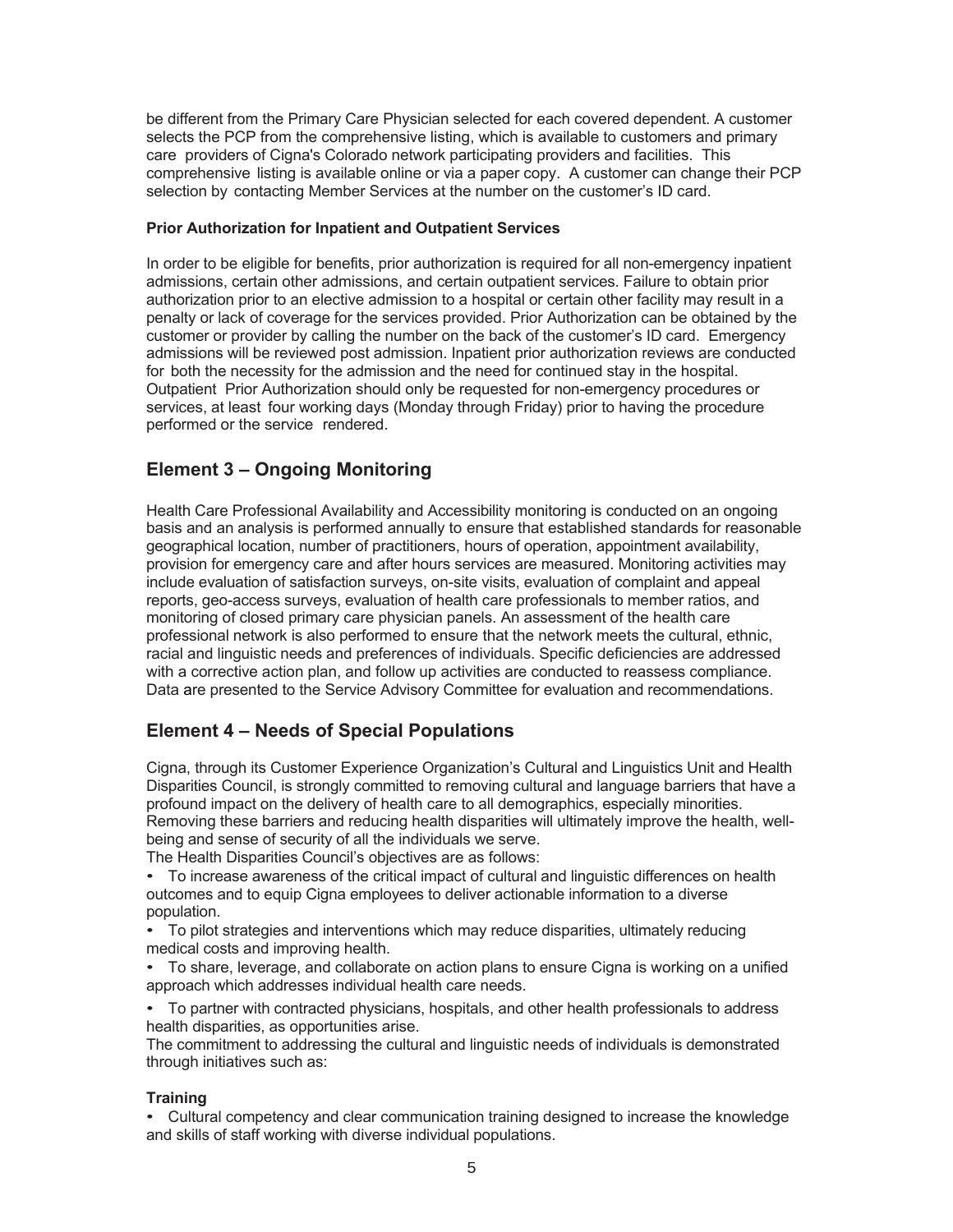• Regular meetings with medical management staff and health management employees to discuss cases that involve specific cultural issues.

• Making resources available to staff; e.g. cultural resource center and newsletters

#### **Pilots**

• Pilot project teams in partnership with network health care professionals, employer groups, communities, or other healthcare constituents to identify barriers to testing and treatment within certain at-risk sub-populations and develop actions/initiatives to remove those barriers. If successful, the pilot projects serve as blueprints for future programs.

### **Data Efforts**

• Indirect measurement of race/ethnicity on Cigna customer base to compare with HEDIS measures in order to identify markets that offer the greatest opportunities to reduce disparities.

• Development of central repository of cultural and linguistic activities to be used as reference point for future activities.

• Tracking and trending language program service utilization.

### **Communication Efforts**

• Implementation of clear health communication and translation policies addressing health literacy and the needs of limited English proficient individuals.

• Development of a central repository providing access to documents translated into non-English languages.

• Language proficiency testing for bilingual staff with direct customer contact.

• Employee Resource Group (ERG) efforts '1 training and using employee resource groups to improve the individual's experience, by informing culturally appropriate communications and interventions.

• Words We Use (Spanish and Traditional Chinese) Guidelines - guidelines for staff that offer everyday Spanish or Chinese words for health care jargon commonly used.

• Translation efforts - identifying translation needs from across the company.

• Facilitating cultural reviews and translation reviews of print and electronic customer messaging based on requests from business units across Cigna.

- Cigna HealthCare Directory audit identifying gaps in reported language for physicians and office staff and reporting back to the HealthCare Directory Book of Records team.
- If you have a hearing or speech loss and use Telecommunications Relay Services (TRS) or a Text Telephone (TTY), dial 711 to connect with a TRS operator. We expect our contracted providers to meet all applicable federal requirements for accessibility as specified in the Americans' with Disabilities Act (ADA) and its regulations. In general, the ADA requires that health care providers offer individuals with disabilities full and equal access to their health care services and facilities, however there can be some exceptions. In order to ensure a provider's location meets your own access needs please contact that provider directly before scheduling an appointment to obtain care.

### **Element 5 – Health Needs Assessment**

Satisfaction is assessed through evaluation of survey data and complaint information. Satisfaction surveys are designed to assess satisfaction with the organization's services. Survey data are used for continuous quality improvement in several key areas: 1) to establish benchmarks and monitor national and local performance, 2) to assess overall levels of satisfaction as an indication of whether the organization is meeting individual expectations, 3) to assess service performance in comparison to competitors, 4) to assess medical management program individual and health care professional satisfaction levels and 5) to assess the quality and accuracy of benefit information provided on the organization(s) web sites.

#### **Member Satisfaction**

An assessment of satisfaction is performed at least annually. Results are summarized by individual market/region and nationally. These results are reviewed by the appropriate quality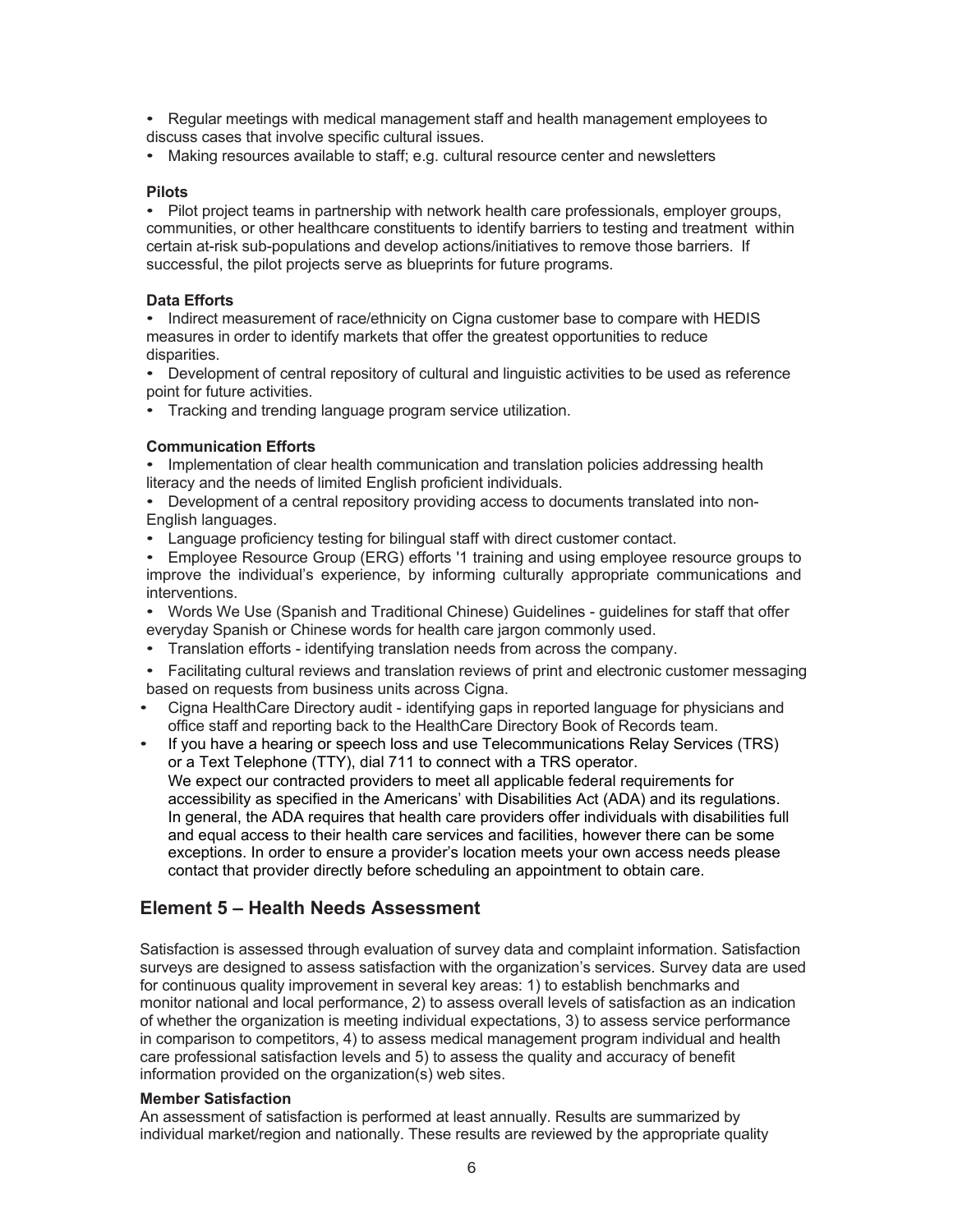committee to identify areas for improvement. Action Plans are created accordingly based on findings. Case Management Satisfaction surveys, which include various specialty programs, are distributed upon closure of a case management case. Results are trended for evaluation against an internal benchmark/goal, at the program and national levels. Results are reviewed by the Medical Management Quality Committee, the Service Advisory Committee and the Quality Management Governing Body.

### **Element 6 – Communication with Members**

To ensure that our customers fully utilize their health care benefits, Cigna provides each customer an enrollment packet that contains, among other things, a Summary of Benefits Coverage form (SBC) and a Colorado supplement to the SBC, a Certificate, and Participating Provider information. This information guides the customer through activities such as how to access covered services (including emergency and specialty care), benefits, and special programs and how to pursue an appeal of an adverse benefit decision. Information can also be accessed on Cigna's website at www.cigna.com or www.mycigna.com.

### **Grievance Procedures**

The following is a Grievance/Appeals procedure overview. Customers should reference their Certificate for information which may be specific to their plan.

We hope that our customers never have any difficulty or problem with their Cigna coverage. However, if they do, we encourage them to voice their concerns so that we can correct the situation. If a customer has questions or concerns with health care benefits they should take the following actions:

### Call Customer Services

Call Customer Services to explain the concern. A representative will try to resolve the situation then. At any time if a customer is not satisfied with the results of a coverage decision, the customer can start the appeals procedure. Expedited review is available for qualified issues.

### Level One Appeal

To appeal an adverse benefit determination, the customer can submit an oral or written request to initiate the appeal, explaining why, according to the terms of their benefit plan, he or she believes the case should be reconsidered. For pre-service medical necessity appeals, the customer will receive a written response within 15 calendar days of receipt of the letter. For post-service appeals, the customer will receive a written response within 30 calendar days of receipt of the letter. If the customer remains dissatisfied, they may initiate a Level Two Appeal or pursue External Review.

### Voluntary Level Two Appeal

If a customer is a member of a group and is still dissatisfied, they may initiate a voluntary Level Two Appeal, the customer needs to submit an oral or written request to Cigna in which the reasons why the original decision should be reversed are stated. All pertinent information should be included. For medical necessity appeals, the customer will have the opportunity to present their case at a hearing. For pre-service appeals, the review will be scheduled and held within 15 calendar days of receipt of the request. For post-service appeals, the review will be scheduled and held within 30 calendar days of receipt of the request. This will be the final Cigna administrative review of the case.

### External Review

When a medical necessity denial has been upheld the customer is offered an external review by an Independent Review Organization. The Independent Review Organization is not connected in any way to Cigna and Cigna will abide by the decision of the Independent Review Organization. There is no charge to the customer for this process. To initiate an external review the customer must submit a written request to Cigna. To be eligible for this program, the customer must request the review within the time criteria specified in the determination letter.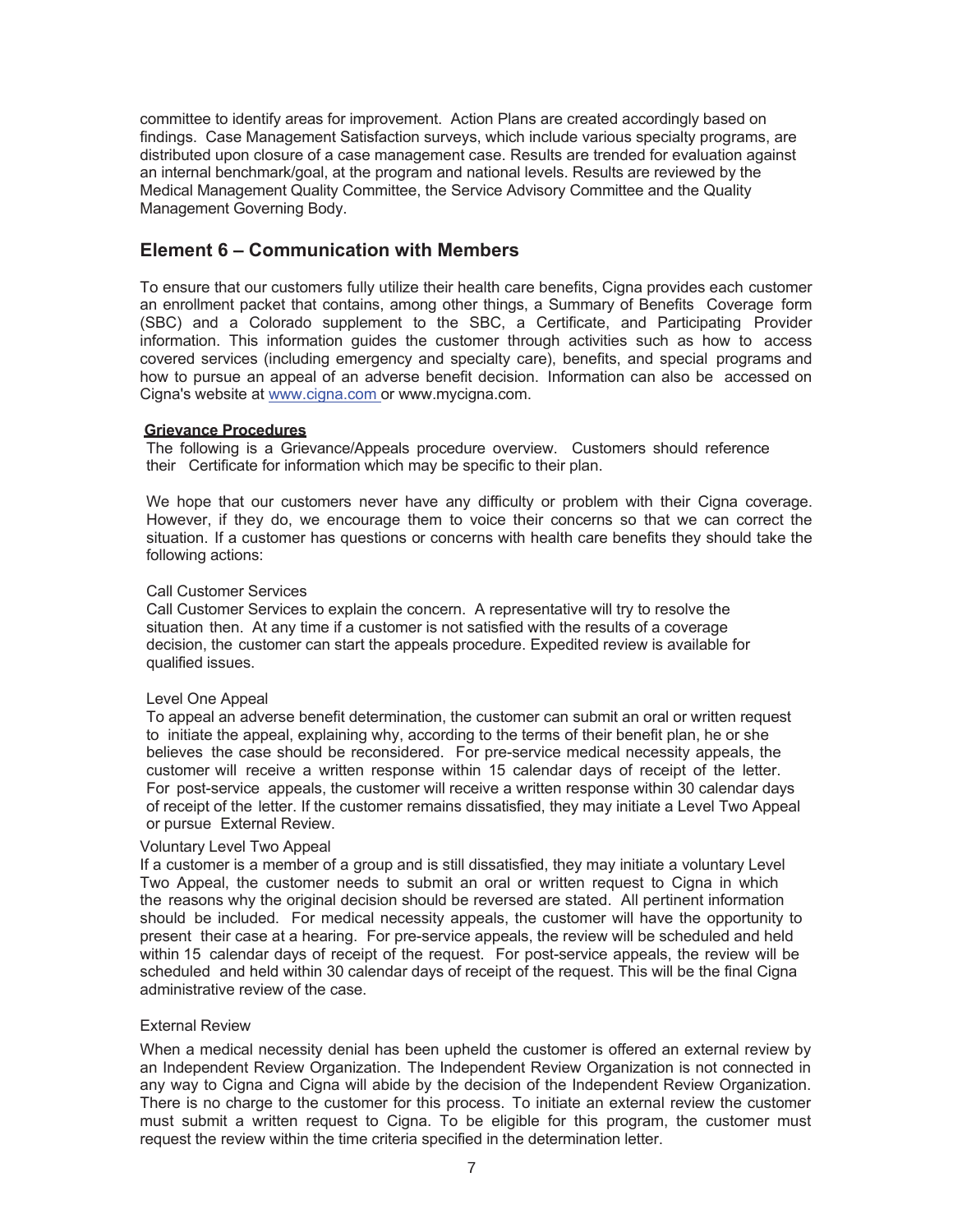Dependent upon the plan selected by you or your employer, specialty medical services, including physical therapy, occupational therapy and rehabilitation therapy could be available.

### **Element 7 – Coordination Activities**

#### **Medical Continuity and Coordination of Care**

To facilitate continuous and appropriate care for individuals, and to strengthen industrywide continuity and coordination of care among health care professionals, the quality program monitors, assesses, and may identify opportunities for individuals or health care professionals to take action and improve upon continuity and coordination of care across health care network settings and transitions in those settings. Assessment of continuity and coordination of care collaboration may include, but is not limited to, measurement of the following as demonstrated through the use of surveys, committee discussions reflected in minutes, medical record review, and data analysis. Examples of monitoring may include:

- Exchange of information in an effective, timely and confidential manner.
- Notification and movement of individuals from a terminated practitioner.
- Monitoring of individuals who qualify for continued access to a practitioner terminated for other than quality reasons.
- Encouraging individuals to forward copies of their medical records to their new primary care physician when PCP changes are made.

#### **Behavioral and Medical Continuity and Coordination of Care**

To facilitate continuity and coordination of care for individuals among behavioral and medical health care professionals, Cigna, in collaboration with our behavioral health partners, fosters and supports programs which monitor continuity and coordination of behavioral care through assessment of one or more of the following:

- Appropriate communication between behavioral and medical practitioners.
- Appropriate health care professional screening, treatment and referral of behavioral health disorders commonly seen in primary care.
- Evaluation of the appropriate uses of psychopharmacological medications.
- Management of treatment access and follow-up for individuals with coexisting medical and behavioral health disorders.
- Implementation of a primary or secondary behavioral health preventive program.

### **Case Management Identification**

The Utilization and Case Management programs identify consumers with potential or predictable risk for needing extensive services and coordination of care services. Referral sources include Medical Directors, matrix partners, such as claim administrators, clients, disease management, the Health Information Line, the Health Advisor Program, the individual/family/caregiver, health care professionals and through the use of internal predictive modeling tools. Cases identified for complex or specialty case management are screened for the potential for assistance and impact. Cases that require intensive coordination or education to achieve optimal medical outcome are accepted into the Case Management program.

### **Case Management Program Definition, Goals & Purpose**

Cigna's case management program is collaborative in nature, delivered telephonically, and includes a process for assessment, planning, facilitation, coordination and advocacy for individuals enrolled in the program. The populations served by the program are individuals with complex medical needs beyond the scope of our short term, wellness, chronic condition support, or advocacy programs, or an individual with a diagnosis that falls within scope of one of the Specialty Case Management programs listed below. The overall goal of the program is to promote the achievement of optimal functional and medical outcomes and to help individuals avoid preventable hospital readmissions whenever possible. Over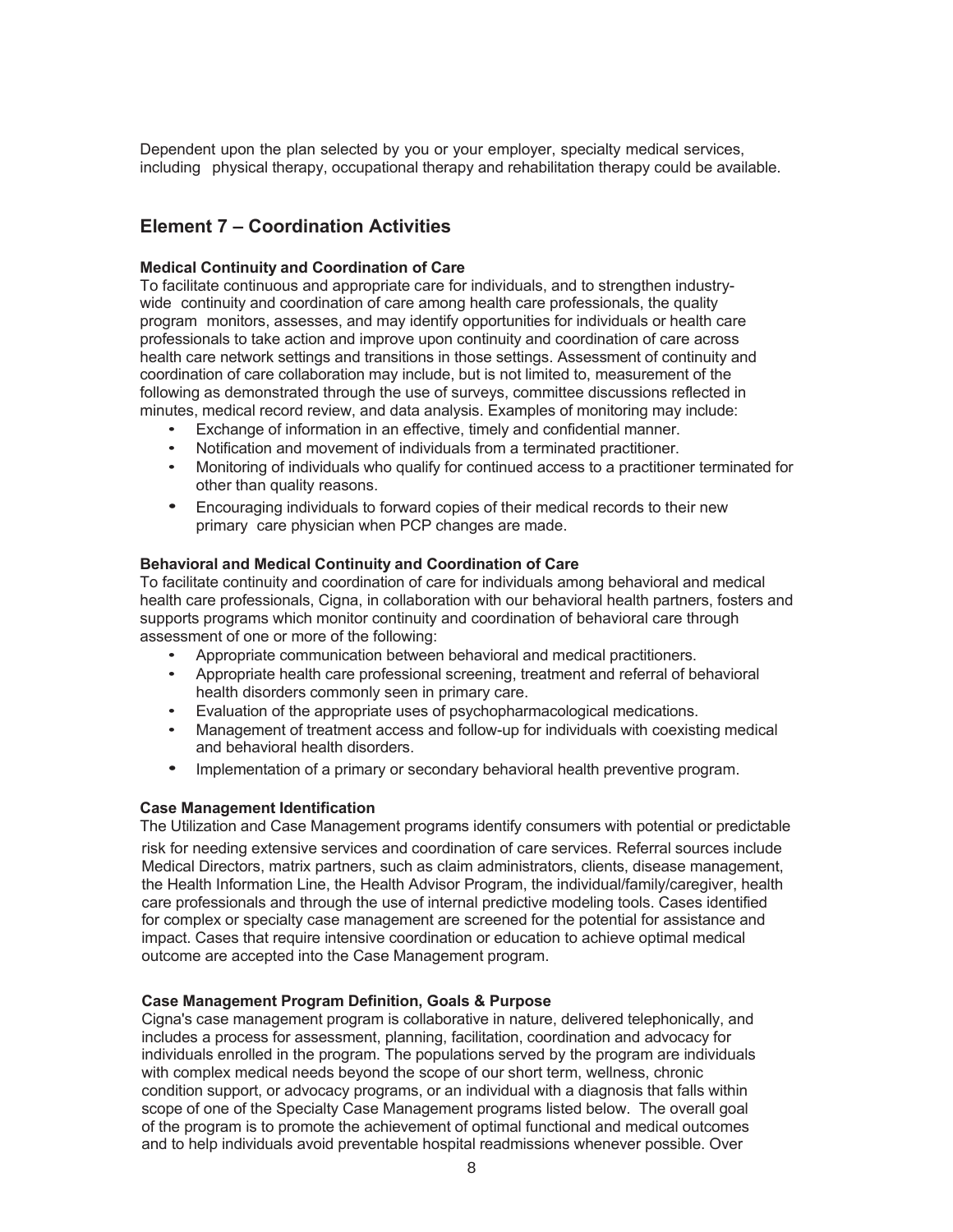the past several years, multiple studies have shown that patients who understand and adhere to the treatment plan prescribed by their doctor experience a reduction in acute events and subsequent hospitalizations. The goals of Cigna's Case Managers include helping individuals achieve optimal clinical outcomes and avoid hospital readmissions whenever possible.

### **Case Management Process**

The case manager collaboratively works with the individual, the treatment team and health care professionals. They advocate for the individual and the family, within the framework of available benefits and scope of the program delivery. This may include educating the individual and health care professionals on available benefit options to assist in maximizing available benefits, working to ensure access to appropriate services, providing clinical education to enhance the individual's understanding and management of their clinical situation and completing assessments to evaluate and ensure consumer safety.

The case management process includes:

- An introduction, disclosure, and consent process, including education on the individual's rights under case management.
- A comprehensive initial assessment that includes health status, clinical and medication history, activities of daily living, mental status/cognitive functions, life planning activities, cultural/linguistic needs, preferences or limitations, caregiver resources and available benefits.
- During their initial (and subsequent) assessments, Cigna's case managers use evidencebased assessment tools to address the following topics, all of which are significant in helping to avoid readmissions:
	- $\circ$  Confirmation that the individual has a follow-up appointment scheduled with his or her doctor within two weeks of discharge.
	- o Helping the individual understand and recognize the signs and symptoms that need attention and what to do if any of these occurs and document in a written selfmanagement plan or "sick-day" plan.
	- $\circ$  Medication reconciliation that includes confirmation of medication compliance  $$ prescribed medications have been filled and the individual is taking them strictly according to directions
	-
	- $\circ$  Validation that any required DME or home health services are in place.<br>  $\circ$  Identification of the root cause(s) that mav lead to readmission so that the Identification of the root cause(s) that may lead to readmission so that the case manager can work to alleviate it/them.
- Development of a management plan with patient centric, prioritized, measurable goals in collaboration with individual, family, and the individual's treatment team.
- Identification of potential barriers to the plan.
- Confirmation and communication of the management with the individual, caregiver, family, the treatment team or other health care professionals.
- Follow-up scheduling to enable monitoring of the individual's medical, safety, and educational needs.
- Periodic evaluation of barriers to achievement of the management plan goals and update, as needed.
- Coordination/facilitation of referral, care and/or services required by the individual, within the scope of the benefit plan and/or contractual agreement with the client.
- Closure of file when the individual's management plan goals have been achieved or the individual is no longer eligible to receive services, and initiate communication to the appropriate parties to ensure continuity of care.
- Generation of a program satisfaction survey.

### **Specialty Case Management**

Case managers with special expertise and training in a therapeutic area deliver specialty case management services. They work collaboratively with specialty physician leads as a team to enhance care coordination, address gaps in care and help individuals be informed, active participants in the health care process. These specialized resources adhere to the same case management process noted above, and focus on high impact conditions that have proven to be at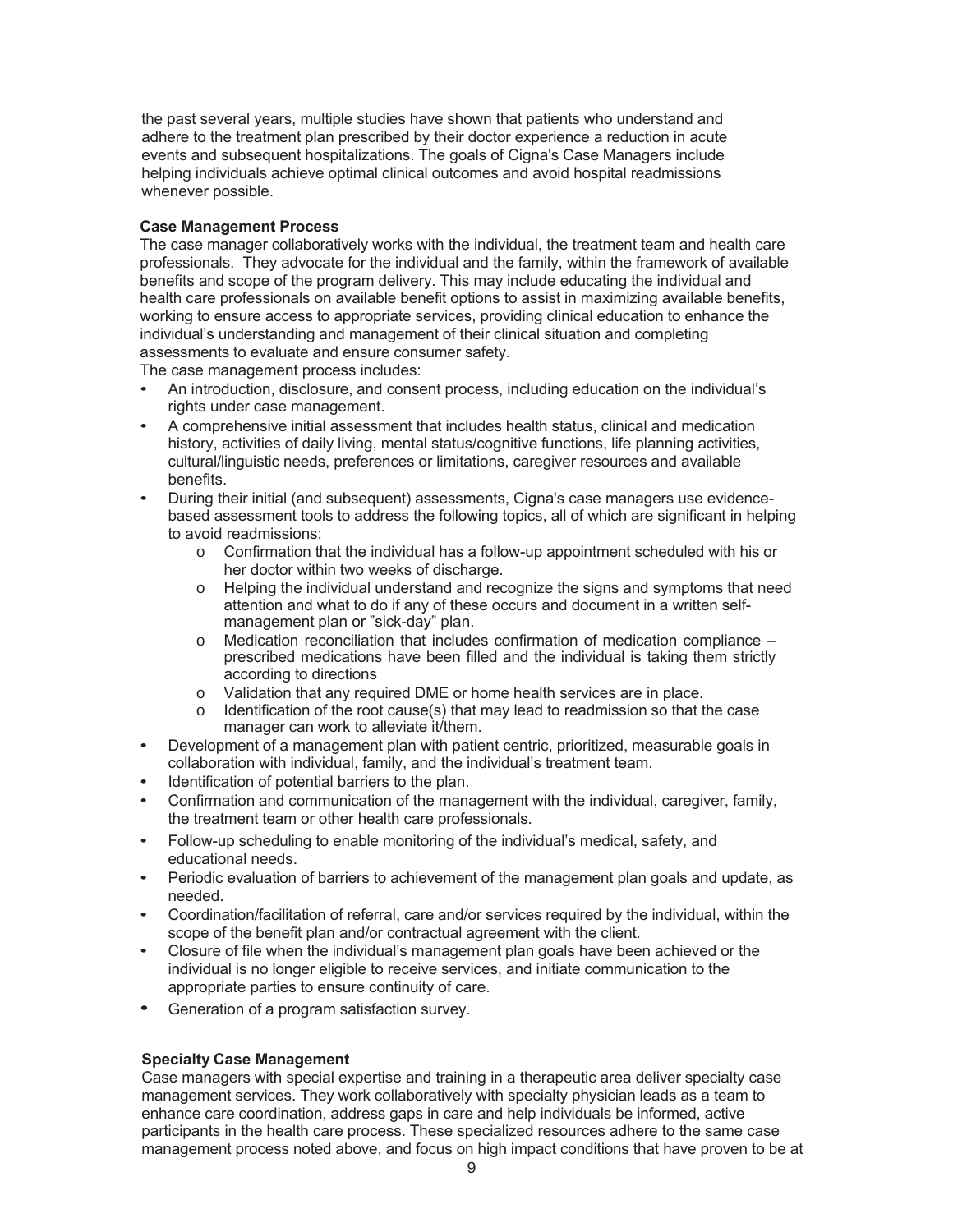risk for complications and subsequent high health care utilization. The specialized team goals are to facilitate access to appropriate services in order to improve the medical outcomes for these individuals, and, thereby, decrease utilization and cost. Specialty Case Management Services are available depending upon contract terms and may include the following specialties:

- Transplant
- Neonate
- Oncology
- High Risk Maternity

### **Facilitation of Care When Benefits are Exhausted**

Facilitation of care is available to assist customers in exploring alternative treatment and/or funding options when a benefit limitation and/or a maximum have been reached. The case manager assists the customer in exploring alternative options. The case manager is available to assist the customer/responsible party in identifying alternative government and community services and/or funding resources for customers who have or will exhaust available benefits. Agency phone numbers, addresses and applications are provided as appropriate.

# **Element 8 – Continuity of Care**

In the event a health care professional terminates from the Cigna network, Cigna strives to ensure that Affected Individuals are notified of the termination and assisted with continuing or transitioning their care. "Affected Individuals" are defined as individuals who have made one (1) or more visits to a specialty health care professional in the last twelve (12) months, in the case of a Specialist termination or an individual who has a PCP enrollment number, in the case of a PCP termination. Cigna has a mechanism in place to:

- Notify affected Individuals when a specialty health care professional or PCP is leaving the network.
- Ensure continuity of care for individuals undergoing an active course of medical treatment for an acute/chronic condition, or for individuals who are in their second or third trimester of pregnancy, when the health care professional they have been seeing is leaving the network, without compromising care. This includes individuals associated with: all primary care health care professionals, OB/GYNs and specialty health care professionals.

Cigna utilizes a standard set of system-generated letters to notify Affected Individuals that the health care professional they have seen will no longer be participating with Cigna. The appropriate letter indicates that the Affected Individuals may be able to continue to receive care from this health care professional for a defined period of time if they meet certain criteria.

Colorado law requires that coverage be extended at least 60 calendar days from the date the participating provider is terminated from the plan. For members within an inpatient facility coverage will be extended until discharge from the inpatient facility. The letter informs Affected Individuals how to obtain a Continuity of Care Request Form for their health care professional and how to complete and return the form to the Health Facilitation Center. The time frame for notification to the Affected Individual is based on state-specific mandates. If a specific state does not have a requirement, the Cigna standard is to notify the Affected Individual at least 30 calendar days prior to the termination date. Colorado law requires notification within 15 business days after receipt of or issuance of a notice of termination to all members that are patients seen on a regular basis by the terminating provider. The Colorado notice must be provided regardless of whether the termination was for cause or without cause.

Continuity of Care Services are authorized by the Health Facilitation Centers for Affected Individuals for a specified, limited period of time. Continuity of Care services will be covered until active treatment for the acute condition has been completed or transitioned to a participating health care professional, or for up to 90 days (longer if mandated by the state), whichever comes first. For pregnancies, authorizations for treatment through the post-partum period (6 weeks postdelivery or longer as mandated by the state) will be allowed.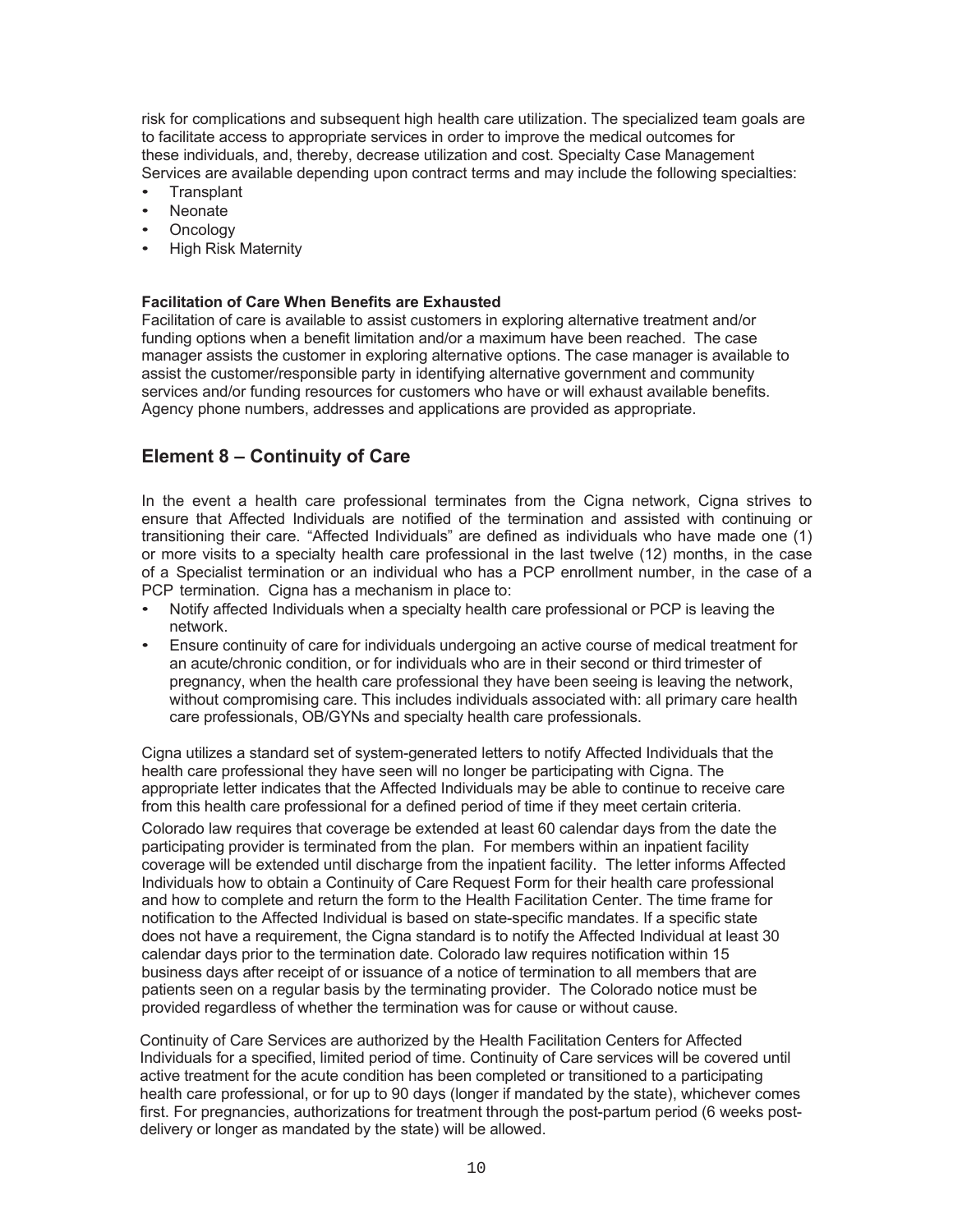Cigna provider contracts include a provision that either party may terminate the agreement with proper notice and that either party can immediately terminate the agreement if the other becomes insolvent. The provider contracts also include provisions regarding a provider's obligation to continue services after termination in some circumstances. The provider contracts also include limitations on billing participants. As required by Colorado law, every contract between Cigna and a participating provider sets forth a hold harmless provision specifying that a covered person shall, in no circumstances, be liable for money owed to participating providers by the plan and that in no event a participating provider collect or attempt to collect from a covered person any money owed to the provider by Cigna.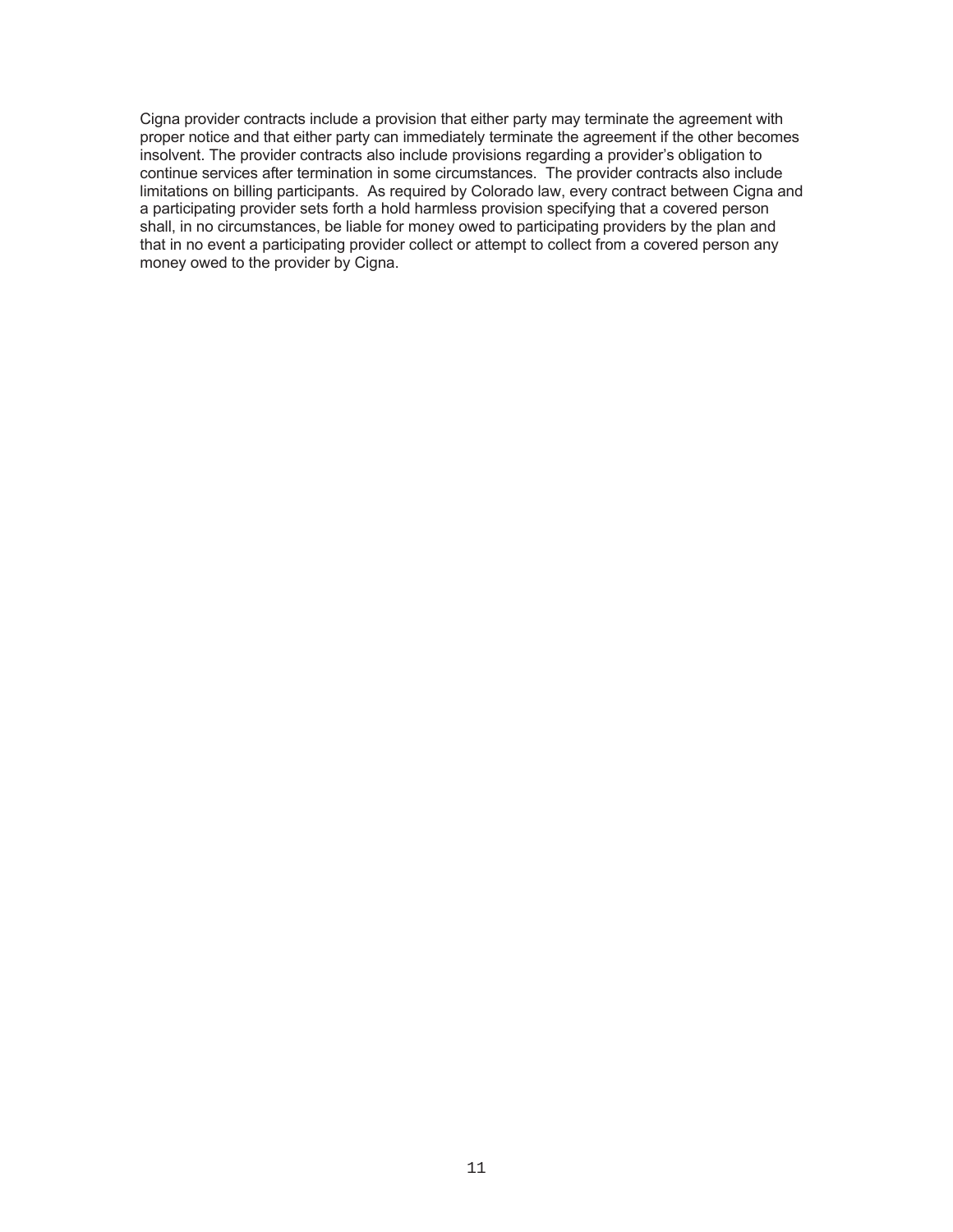|                                        | Large           |                 |                 |                 |                 |
|----------------------------------------|-----------------|-----------------|-----------------|-----------------|-----------------|
| <b>Specialty</b>                       | <b>Metro</b>    | <b>Metro</b>    | <b>Micro</b>    | <b>Rural</b>    | <b>CEAC</b>     |
|                                        | <b>Maximum</b>  | <b>Maximum</b>  | <b>Maximum</b>  | <b>Maximum</b>  | <b>Maximum</b>  |
|                                        | <b>Distance</b> | <b>Distance</b> | <b>Distance</b> | <b>Distance</b> | <b>Distance</b> |
|                                        | (miles)         | (miles)         | (miles)         | (miles)         | (miles)         |
| <b>Primary Care</b>                    | 5               | 10              | 20              | 30              | 60              |
| Gynecology, OB/GYN                     | 5               | 10              | 20              | 30              | 60              |
| Pediatrics - Routine/Primary<br>Care   | 5               | 10              | 20              | 30              | 60              |
| Allergy and Immunology                 | 15              | 30              | 60              | 75              | 110             |
| Cardiothoracic Surgery                 | 15              | 40              | 75              | 90              | 130             |
| Cardiovascular Disease                 | 10              | 20              | 35              | 60              | 85              |
| Chiropracty                            | 15              | 30              | 60              | 75              | 110             |
| Dermatology                            | 10              | 30              | 45              | 60              | 100             |
| Endocrinology                          | 15              | 40              | 75              | 90              | 130             |
| ENT/Otolaryngology                     | 15              | 30              | 60              | 75              | 110             |
| Gastroenterology                       | 10              | 30              | 45              | 60              | 100             |
| <b>General Surgery</b>                 | 10              | 20              | 35              | 60              | 85              |
| Gynecology only                        | 15              | 30              | 60              | 75              | 110             |
| <b>Infectious Diseases</b>             | 15              | 40              | 75              | 90              | 130             |
| <b>Licensed Clinical Social Worker</b> | 10              | 30              | 45              | 60              | 100             |
| Nephrology                             | 15              | 30              | 60              | 75              | 110             |
| Neurology                              | 10              | 30              | 45              | 60              | 100             |
| Neurological Surgery                   | 15              | 40              | 75              | 90              | 130             |
| Oncology - Medical, Surgical           | 10              | 30              | 45              | 60              | 100             |
| Oncology - Radiation/ Radiation        |                 |                 |                 |                 |                 |
| Oncology                               | 15              | 40              | 75              | 90              | 130             |
| Ophthalmology                          | 10              | 20              | 35              | 60              | 85              |
| Optometry for routine pediatric        |                 |                 |                 |                 |                 |
| vision services                        | 15              | 30              | 60              | 75              | 110             |
| Orthopedic Surgery                     | 10              | 20              | 35              | 60              | 85              |
| Physiatry, Rehabilitative<br>Medicine  | 15              | 30              | 60              | 75              | 110             |
| <b>Plastic Surgery</b>                 | 15              | 40              | 75              | 90              | 130             |
| Podiatry                               | 10              | 30              | 45              | 60              | 100             |
| Psychiatry                             | 10              | 30              | 45              | 60              | 100             |
| Psychology                             | 10              | 30              | 45              | 60              | 100             |
| Pulmonology                            | 10              | 30              | 45              | 60              | 100             |
| Rheumatology                           | 15              | 40              | 75              | 90              | 130             |
| Urology                                | 10              | 30              | 45              | 60              | 100             |
| <b>Vascular Surgery</b>                | 15              | 40              | 75              | 90              | 130             |
| OTHER MEDICAL PROVIDER                 | 15              | 40              | 75              | 90              | 130             |
| Dentist                                | 15              | 30              | 60              | 75              | 110             |
|                                        |                 |                 |                 |                 |                 |
| Pharmacy                               | 5               | 10              | 20              | 30              | 60              |

# Geographic Type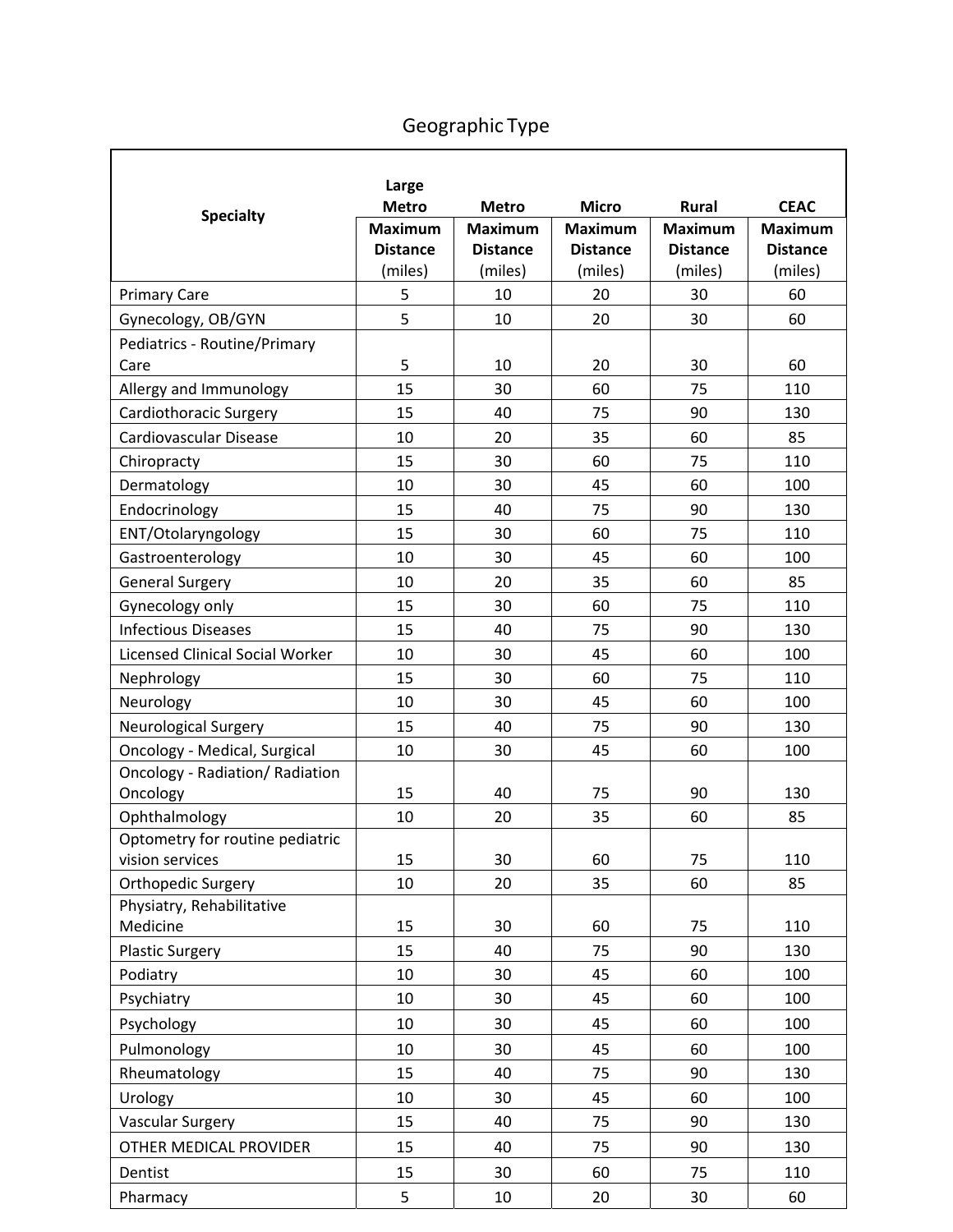| <b>Acute Inpatient Hospitals</b>        | 10 | 30 | 60  | 60  | 100 |
|-----------------------------------------|----|----|-----|-----|-----|
| Cardiac Surgery Program                 | 15 | 40 | 120 | 120 | 140 |
| <b>Cardiac Catheterization Services</b> | 15 | 40 | 120 | 120 | 140 |
| Critical Care Services - Intensive      |    |    |     |     |     |
| Care Units (ICU)                        | 10 | 30 | 120 | 120 | 140 |
| <b>Outpatient Dialysis</b>              | 10 | 30 | 50  | 50  | 90  |
| Surgical Services (Outpatient or        |    |    |     |     |     |
| ASC)                                    | 10 | 30 | 60  | 60  | 100 |
| <b>Skilled Nursing Facilities</b>       | 10 | 30 | 60  | 60  | 85  |
| Diagnostic Radiology                    | 10 | 30 | 60  | 60  | 100 |
| Mammography                             | 10 | 30 | 60  | 60  | 100 |
| Physical Therapy                        | 10 | 30 | 60  | 60  | 100 |
| <b>Occupational Therapy</b>             | 10 | 30 | 60  | 60  | 100 |
| Speech Therapy                          | 10 | 30 | 60  | 60  | 100 |
| <b>Inpatient Psychiatric Facility</b>   | 15 | 45 | 75  | 75  | 140 |
| <b>Orthotics and Prosthetics</b>        | 15 | 30 | 120 | 120 | 140 |
| Outpatient                              |    |    |     |     |     |
| Infusion/Chemotherapy                   | 10 | 30 | 60  | 60  | 100 |
| <b>OTHER FACILITIES</b>                 | 15 | 40 | 120 | 120 | 140 |